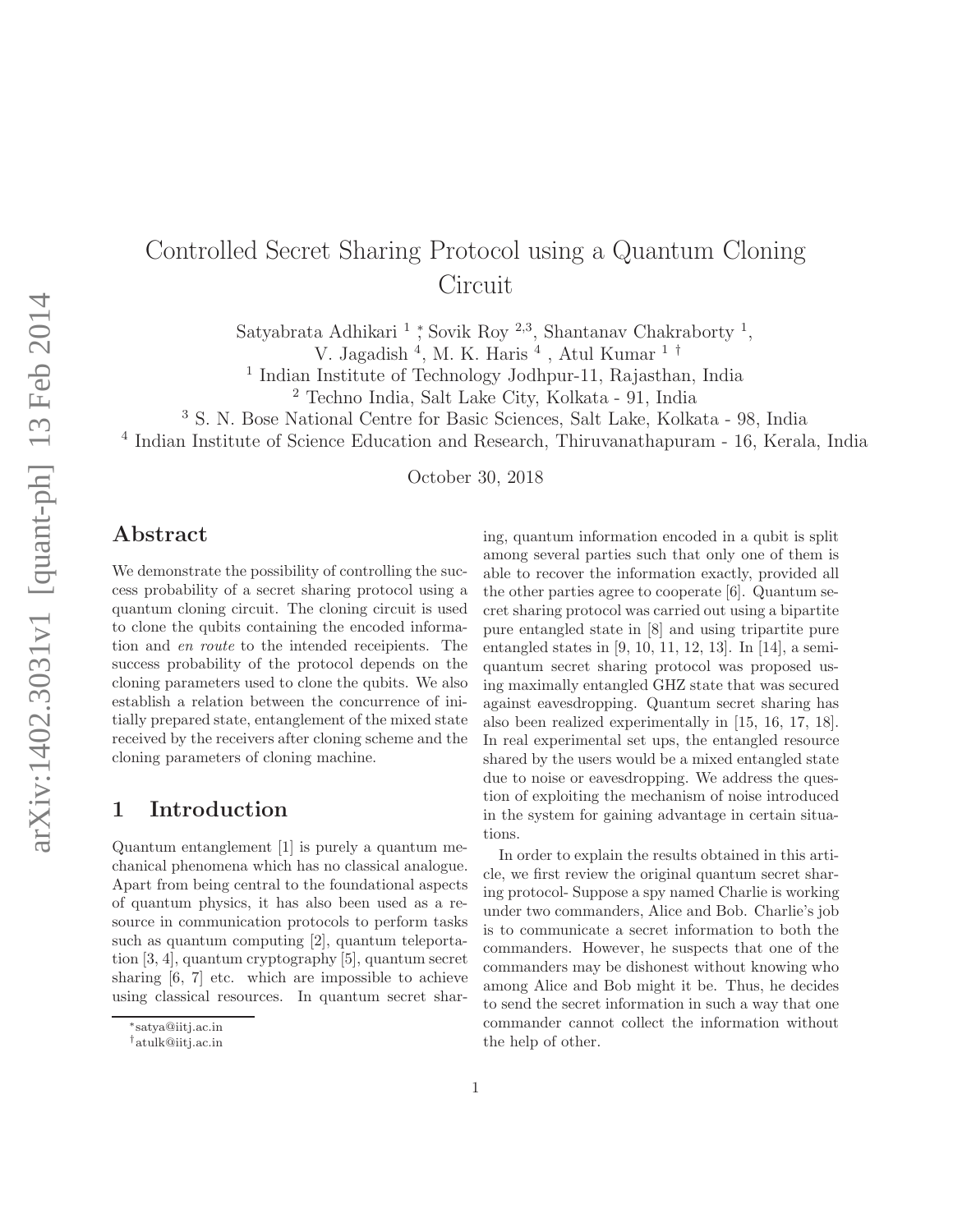In this article, we consider a situation where there are two secret agents- one honest and one dishonest. The dishonest agent has some information that he/she wants to communicate to two of his/her friends using secret sharing protocol. However, the honest secret agent wants to stop him/her from communicating the information by acting as an eavesdropper and controlling the success of the secret sharing protocol. For this, we assume that Charlie is a dishonest agent who wants to communicate a secret information to his fellow friends Alice and Bob using secret sharing without the knowledge of the agency. Cliff being a loyal and honest agent comes to know about it and wants to stop Charlie from communicating the information. We show that Cliff can in fact stop Charlie from communicating the secret information using a quantum cloning circuit (acting as an eavesdropper) and controlling the success probability of the protocol.

We study secret sharing protocol with the above mentioned problem in focus where the noise is introduced in the system through eavesdropping using a quantum cloning circuit. Our study reveals some interesting facts regarding the relation between the cloning parameters and success probability of the protocol. We show that the bipartite state (sent by Charlie with the encoded classical information) received by Alice and Bob will be an entangled resource iff the concurrence of the initially prepared pure state surpasses a certain threshold value. We further establish that Cliff can always control the success probability of the protocol. Interestingly for a specific quantum cloning scheme, Cliff would succeed in stopping the protocol with certainty using appropriately chosen cloning parameters.

The structure of this article is as follows. In section-II, we study the effect of a quantum cloning circuit on a pure state in  $k \times k$ -dimensional Hilbert space. For two qubit systems, we find that the mixed state shared between two distant partners remains entangled if the concurrence of the initially prepared pure entangled state exceeds a certain threshold value. In section-III, we discuss the advantages of using a quantum cloning circuit under the scenario discussed in section I. Finally we conclude in section-IV.

## 2 Quantum cloning circuit: Creation of mixed states in the Secret Sharing Protocol

In this section, we study the entanglement properties of a shared state (communicated by Charlie to Alice and Bob) to be used as a resource for secret sharing protocol. For this, we first assume that Charlie prepares and encodes the classical information in a maximally entangled pure state in his laboratory and sends one qubit each to Alice and Bob through two separate channels. The initially prepared pure state in k⊗k-dimensional Hilbert space evolves into a mixed state as the individual qubits en route (to the users) are cloned by Cliff using a quantum cloning circuit.

Let us now discuss the evolution of initially prepared pure state into a mixed state. Any bipartite pure state  $|\psi\rangle^{in}$  in a  $k \otimes k$ -dimensional system can be written in the Schmidt polar form as

$$
|\psi\rangle^{in} = \sum_{i=1}^{k} \sqrt{\lambda_i} |i\rangle_1 \otimes |i\rangle_2 \tag{1}
$$

where  $\lambda_i \geq 0, i = 1, 2, \dots, k$  are the Schmidt coefficients and satisfy the condition  $\sum_{i=1}^{k} \lambda_i = 1$ . Once Charlie prepares the bipartite entangled state, he sends particle 1 to Alice and particle 2 to Bob through insecure channels where Cliff attempts to clone the particles 1 and 2, respectively. The operation of the quantum cloning circuit that Cliff applies to the individual particles can be described as [19]

$$
|i\rangle_a|0\rangle_E|M\rangle_x \to c|i\rangle_a|i\rangle_E|X_i\rangle_x +
$$
  

$$
d\sum_{j\neq i}^k (|i\rangle_a|j\rangle_E + |j\rangle_a|i\rangle_E)|X_j\rangle_x
$$
 (2)

where  $|0\rangle_E$  denotes the initial state of the environment and  $|M\rangle_x$  and  $|X_i\rangle_x$  (i = 1, 2, ....k) denote the ancilla states. The ancilla state vectors  $|X_i\rangle_x$  (i =  $1, 2, \ldots k$ ) form an orthonormal basis of the ancilla Hilbert space. The unitarity of the transformation (2) gives the following relation between the parameters c and d

$$
c^2 + 2(k - 1)d^2 = 1
$$
 (3)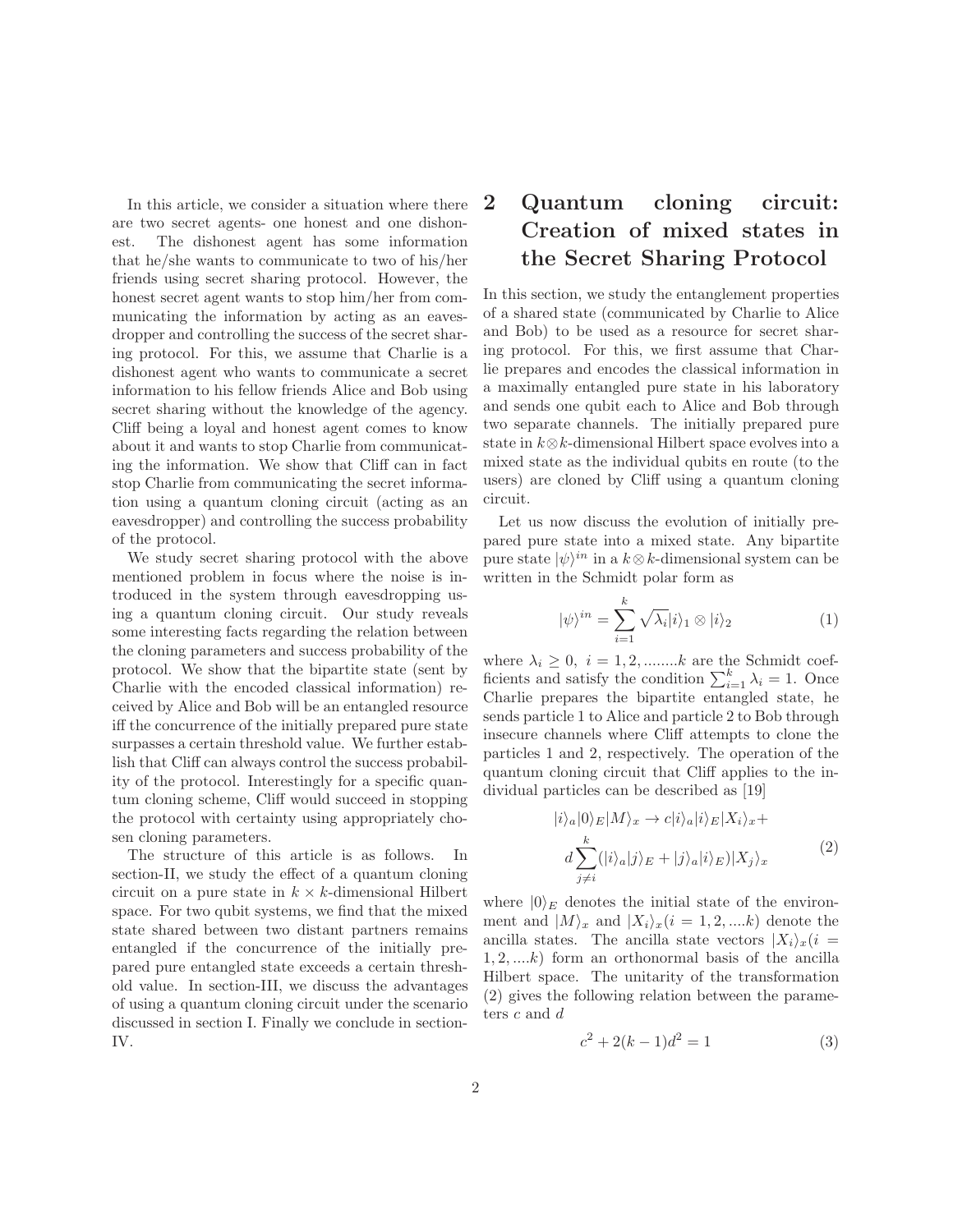Using (2), we presume that Cliff applies symmetric quantum cloning circuit to both the qubits given in (2). The state  $|\psi\rangle^{in}$  transforms under (2) as

$$
|\psi\rangle^{in} \rightarrow |\psi\rangle^{out} =
$$
\n
$$
c^{2} \sum_{i=1}^{k} \sqrt{\lambda_{i}} \left[ |i, i\rangle_{13} \otimes |i, i\rangle_{24} |X_{i}\rangle |X_{i}\rangle \right]
$$
\n+ 
$$
cd \sum_{i \neq j}^{k} \sqrt{\lambda_{i}} |i, i\rangle_{13} \otimes (|i, j\rangle_{24} + |j, i\rangle_{24}) |X_{i}\rangle |X_{j}\rangle
$$
\n+ 
$$
cd \sum_{i \neq j}^{k} \sqrt{\lambda_{i}} (|i, j\rangle_{13} + |j, i\rangle_{13}) \otimes |i, i\rangle_{24} |X_{j}\rangle |X_{i}\rangle
$$
\n+ 
$$
d^{2} \sum_{i=1}^{k} \sqrt{\lambda_{i}} \left[ \sum_{i \neq j}^{k} (|i, j\rangle_{13} + |j, i\rangle_{13}) \otimes \sum_{i \neq l} (|i, l\rangle_{24} + |l, i\rangle_{24}) |X_{j}\rangle |X_{l}\rangle \right].
$$
\n(4)

where  $\vert$ <sub>3</sub> and  $\vert$ <sub>4</sub> denote the qubit of the environment.

After tracing out the ancilla qubits, the four qubit state would be described by the density operator  $\rho_{1324}$ . Moreover, as the sent qubit 1 (2) interacts with its corresponding cloned qubit 3 (4), the state described by the density operator  $\rho_{13}$  ( $\rho_{24}$ ) can be designated as local output(s) and would be given by

$$
\rho_{13}^{local} = \rho_{24}^{local} = c^2 \sum_{i=1}^{k} \lambda_i |i, i\rangle \langle i, i| +
$$
  

$$
d^2 \sum_{i \neq j}^{k} \lambda_i (|i, j\rangle + |j, i\rangle) (\langle i, j| + \langle j, i|).
$$
 (5)

Since the state described by the density operator  $\rho_{14}$  $(\rho_{23})$  is formed between the original qubit 1 (2) and the cloned qubit 4 (3) which are located at two disstate such that

$$
\rho_{14}^{non-local} = \rho_{23}^{non-local} =
$$
\n
$$
P \sum_{i=1}^{k} \lambda_i |i, i\rangle \langle i, i| + Q \sum_{i \neq j}^{k} \sqrt{\lambda_i \lambda_j} |i, i\rangle \langle j, j|
$$
\n
$$
+ R \sum_{i \neq j}^{k} \lambda_i (|i, j\rangle \langle i, j| + |j, i\rangle \langle j, i|)
$$
\n
$$
+ S \sum_{l, j \neq i} \lambda_i |j, l\rangle \langle j, l|
$$
\n(6)

where  $P = (c^2 + (k-1)d^2)^2$ ,  $Q = d^2(4c^2 + 4cd(k-1)d^2)$  $2) + (k-2)d^2$ ,  $R = d^2(c^2 + (k-1)d^2)$ ,  $S = d^4$ . Once Cliff intercepts and clones the particles, he resends the particles  $1(2)$  and  $4(3)$  to Alice and Bob who then share a joint mixed state described by the density operator  $\rho_{14}$  ( $\rho_{23}$ ). It is important to mention here that Cliff may also send particles 1 (3) and 2 (4), respectively to Alice and Bob. However, without any loss of generality we assume that for Alice and Bob to share an entangled state, Cliff sends particles 1 and 4 or 3 and 2 to Alice and Bob, respectively. This is obvious by the way local and non-local density operators are defined through equations (5) and (6). We also demonstrate the viability of above argument by studying the entanglement properties of density operators defined by (5) and (6). For this, we re-express the local and nonlocal outputs for a  $2 \otimes 2$ system in computational basis as

$$
\rho_{13}^{local} = \rho_{24}^{local} = \begin{pmatrix} c^2 \lambda_1 & 0 & 0 & 0 \\ 0 & d^2 & d^2 & 0 \\ 0 & d^2 & d^2 & 0 \\ 0 & 0 & 0 & c^2 \lambda_2 \end{pmatrix}
$$
 (7)

$$
\rho_{14}^{non-local} = \rho_{23}^{non-local} =
$$
\n
$$
\begin{pmatrix}\nP\lambda_1 + S\lambda_2 & 0 & 0 & Q\sqrt{\lambda_1\lambda_2} \\
0 & R & 0 & 0 \\
0 & 0 & R & 0 \\
Q\sqrt{\lambda_1\lambda_2} & 0 & 0 & P\lambda_2 + S\lambda_1\n\end{pmatrix}
$$
\n(8)

tant places, the state can be regarded as a non-local Bob using the cloning circuit, the shared mixed state where  $P = (c^2 + d^2)^2$ ,  $Q = 4c^2d^2$ ,  $R = c^2d^2 + d^4$ ,  $S =$  $d^4$ . As Cliff clones the qubits en route to Alice and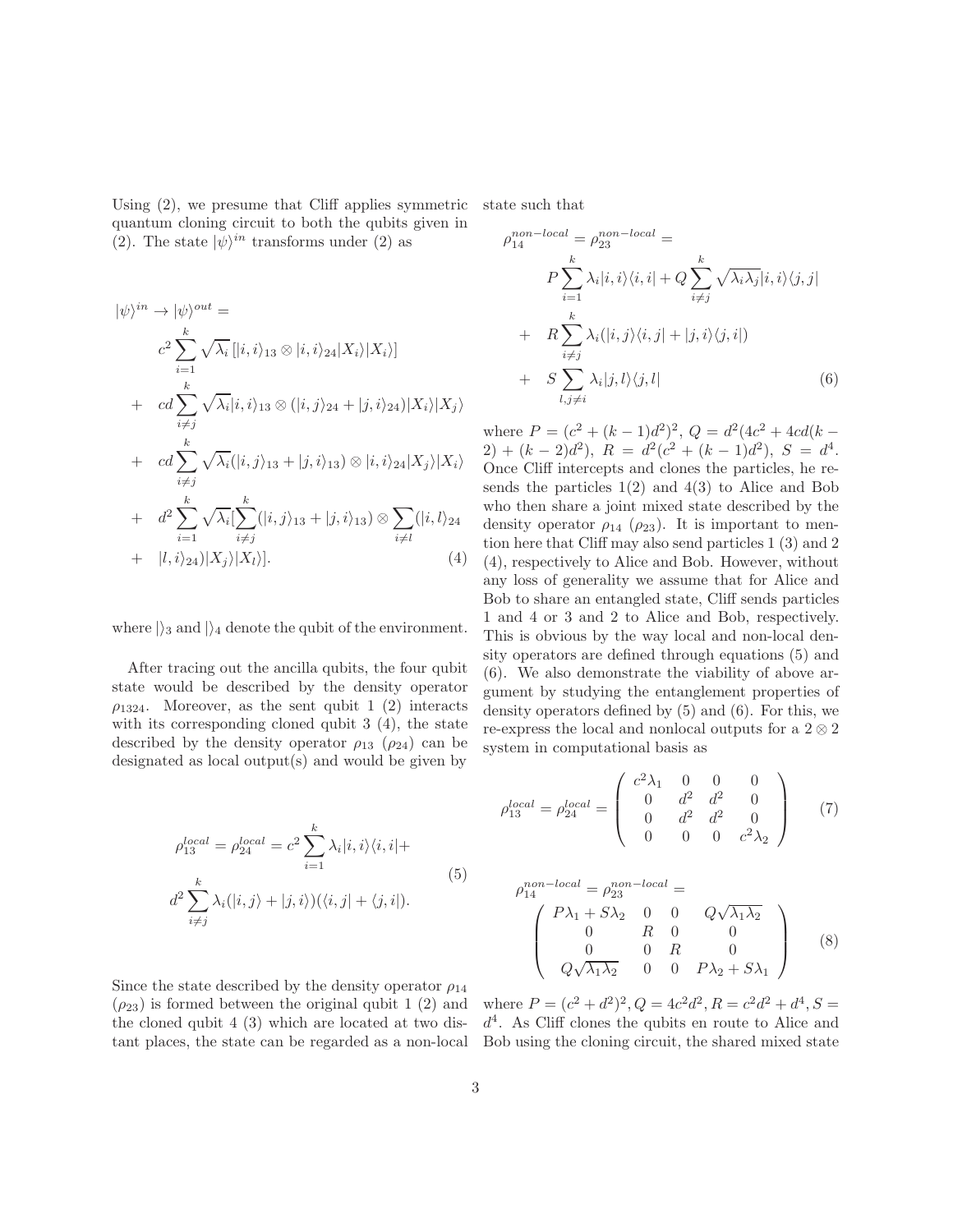(6) may or may not be entangled. Using concurrence [20] and optimal witness operators [21] for two-qubit systems, we find that the shared state (6) would be entangled if there exists a critical value of concurrence which measures the initial entanglement present in the two qubit pure system i.e. if the concurrence of initially prepared state is less than this critical value then the shared state is separable. For this, we use an optimal witness operator  $W_1^{(2)}$  for a two qubit system given by [21]

$$
W_1^{(2)} = \frac{1}{2\sqrt{3}}(I - \vartheta),\tag{9}
$$

where  $\vartheta$  can be expressed in terms of the pauli matrices  $\sigma_x, \sigma_y$  and  $\sigma_z$  as

$$
\vartheta = \sigma_x \otimes \sigma_x - \sigma_y \otimes \sigma_y + \sigma_z \otimes \sigma_z \tag{10}
$$

In matrix form,  $W_1^{(2)}$  can be re-expressed as

$$
W_1^{(2)} = \begin{pmatrix} 0 & 0 & 0 & \frac{-1}{\sqrt{3}} \\ 0 & \frac{1}{\sqrt{3}} & 0 & 0 \\ 0 & 0 & \frac{1}{\sqrt{3}} & 0 \\ \frac{-1}{\sqrt{3}} & 0 & 0 & 0 \end{pmatrix}
$$
 (11)

Therefore,

$$
Tr(W_1^{(2)}\rho_{14}) = Tr(W_1^{(2)}\rho_{23}) =
$$
  

$$
(\frac{-2}{\sqrt{3}})(Q\sqrt{\lambda_1\lambda_2} - R)
$$
 (12)

The non-local output  $\rho_{14}^{non-local} = \rho_{23}^{non-local}$  would be entangled iff  $Tr(W_1^{(2)} \rho_{14}) < 0$ , hence

$$
Q\sqrt{\lambda_1\lambda_2} - R > 0 \Rightarrow 2\sqrt{\lambda_1\lambda_2} = C(|\psi\rangle^{in})
$$
  
> 
$$
C^{cr}(|\psi\rangle^{in}) = \frac{1+c^2}{4c^2}, \quad \frac{1}{\sqrt{3}} < c \le 1
$$
 (13)

It is clear that the critical value of concurrence depends on the cloning parameter c. Also, the function of cloning parameter c in (13) is a decreasing function and therefore the critical value of concurrence decreases as c increases. Hence, the lower value of concurrence (of the initially prepared entangled state) would ensure that the non-local shared state is entangled if the quantum cloning circuit parameter c tends towards unity. Similarly, the local shared state described by the density matrix  $\rho_{13}^{local} = \rho_{24}^{local}$  is separable because  $Tr(W_1^{(2)} \rho_{13}^{local}) = Tr(W_1^{(2)} \rho_{24}^{local}) =$ <br> $\frac{1}{2} > 0$  Similar results would be obtained if one  $\frac{1}{3\sqrt{3}} > 0$ . Similar results would be obtained if one uses another optimal witness operator [22] expressed as

$$
W_2^{(2)} = \frac{1}{2}(I - \vartheta)
$$
 (14)

where  $\vartheta$  is given by (10).

Observation: If Charlie initially prepares a maximally entangled state, i.e. when  $\lambda_1 = \lambda_2 = \frac{1}{2}$ , then for a specific value of parameter  $c = \sqrt{2/3}$ , the shared state between Alice and Bob takes the form of a maximally entangled mixed state represented by

$$
\rho_{23}^{non-local} = \rho_{14}^{non-local} = \begin{pmatrix} \frac{13}{36} & 0 & 0 & \frac{4}{18} \\ 0 & \frac{5}{36} & 0 & 0 \\ 0 & 0 & \frac{5}{36} & 0 \\ \frac{4}{18} & 0 & 0 & \frac{13}{36} \end{pmatrix} (15)
$$

$$
= \frac{4}{9} |\Phi^+\rangle\langle\Phi^+| + \frac{5}{36} I_4 (16)
$$

where  $|\Phi^+\rangle = \frac{1}{\sqrt{2}}$  $\frac{1}{2}(|00\rangle+|11\rangle)$ . Thus if the maximally entangled pure state sent through insecure channels is cloned by Cliff using transformations defined in (2), then there exists a value of the quantum cloning circuit parameter c for which the maximally entangled pure state transforms to a maximally entangled mixed state that belongs to the family of Werner states [23].

## 3 Application of two-qubit bipartite mixed state in the quantum secret sharing protocol

We now proceed to demonstrate the application of secret sharing protocol so that Cliff can stop Charlie from communicating secret message encoded in the two-qubit mixed entangled state (6) shared between Alice and Bob. Our protocol can be described in following steps: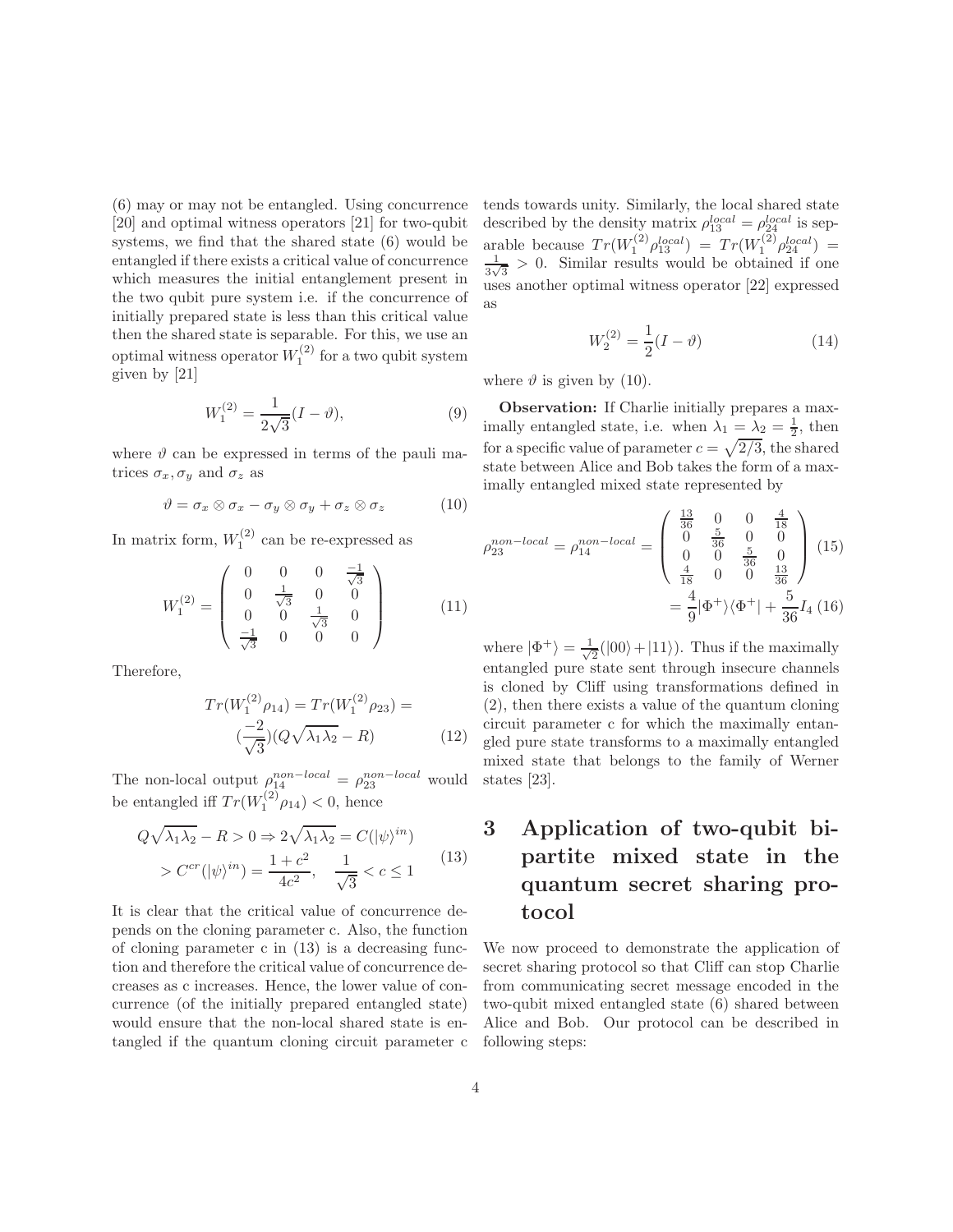#### Step-I: Maximally entangled pure state prepared by Charlie

In order to split the information between Alice and Bob, Charlie prepares a two qubit maximally entangled pure state either in  $|\phi^+\rangle = \frac{1}{\sqrt{2}}$  $\frac{1}{2}(|00\rangle + |11\rangle)$  or in  $|\phi^{-}\rangle = \frac{1}{\sqrt{2}}$  $\frac{1}{2}(|00\rangle - |11\rangle)$  form. Whether to prepare  $|\phi^+\rangle$  or  $|\phi^-\rangle$  state is decided by tossing a coin i.e. if "head" appears then Charlie prepares  $|\phi^+\rangle$  and if "tail" appears then Charlie prepares  $|\phi^{-}\rangle$ . One can designate "head" as "0" and "tail" as "1". In this way, Charlie encodes one bit of information into the prepared state. Once the information is encoded, Charlie sends the qubits to Alice and Bob. Cliff, however, intercepts and clones these qubits using a quantum cloning circuit. For both the qubits, Cliff applies the same symmetric quantum cloning circuit described by (2). The protocol proceeds with Cliff resending any one of the two qubits to Alice and Bob provided the state is entangled. Without any loss of generality we assume that Alice and Bob share a mixed state that can be described either by the density operator

$$
\rho_{AB}^{+} = \frac{P+S}{2}(|00\rangle\langle00|+|11\rangle\langle11|)
$$
  
+ 
$$
\frac{Q}{2}(|00\rangle\langle11|+|11\rangle\langle00|)
$$
  
+ 
$$
R(|01\rangle\langle01|+|10\rangle\langle10|)
$$
 (17)

or by the density operator

$$
\rho_{AB}^{-} = \frac{P+S}{2}(|00\rangle\langle00|+|11\rangle\langle11|)
$$

$$
-\frac{Q}{2}(|00\rangle\langle11|+|11\rangle\langle00|)
$$

$$
+\quad R(|01\rangle\langle01|+|10\rangle\langle10|) \tag{18}
$$

where  $P = (c^2 + d^2)^2$ ,  $Q = 4c^2d^2$ ,  $R = d^2(c^2 + d^2)$ ,  $S = d^4$  and  $c^2 + 2d^2 = 1$ .

#### Step-II: Single qubit measurements performed by Alice

Alice performs measurement on her qubit in the Hadamard basis  $B_H = \{\frac{|0\rangle + |1\rangle}{\sqrt{2}}, \frac{|0\rangle - |1\rangle}{\sqrt{2}}\}.$  The single qubit state received by Bob would depend on the measurement outcome of Alice's qubit. For example, (i) If the shared state between Alice and Bob is  $\rho_{AB}^+$ <br>and Alice's measurement outcome is  $\frac{|0\rangle+|1\rangle}{\sqrt{2}}$ , then

$$
\rho_B^{+0} = Tr_1 \left[ \left( \frac{|0\rangle + |1\rangle}{\sqrt{2}} \frac{\langle 0| + \langle 1|}{\sqrt{2}} \otimes I_2 \right) \rho_{AB}^+ \right] \n\left( \frac{|0\rangle + |1\rangle}{\sqrt{2}} \frac{\langle 0| + \langle 1|}{\sqrt{2}} \otimes I_2 \right) \right] \n= \frac{1}{2} \left[ I_2 + Q(|0\rangle\langle 1| + |1\rangle\langle 0|) \right].
$$
\n(19)

(ii) If the shared state between Alice and Bob is  $\rho_{AB}^{+}$ and Alice's measurement outcome is  $\frac{|0\rangle-|1\rangle}{\sqrt{2}}$ , then

$$
\rho_B^{+1} = Tr_1 \left[ \left( \frac{|0\rangle - |1\rangle \langle 0| - \langle 1|}{\sqrt{2}} \otimes I_2 \right) \rho_{AB}^+ \right] \n\left( \frac{|0\rangle - |1\rangle \langle 0| - \langle 1|}{\sqrt{2}} \otimes I_2 \right) \right] \n= \frac{1}{2} \left[ I_2 - Q(|0\rangle \langle 1| + |1\rangle \langle 0|) \right].
$$
\n(20)

(iii) If the shared state between Alice and Bob is  $\rho_{AB}^$ and Alice's measurement outcome is  $\frac{|0\rangle+|1\rangle}{\sqrt{2}}$ , then

$$
\rho_B^{-0} = Tr_1 \left[ \left( \frac{|0\rangle + |1\rangle \langle 0| + \langle 1|}{\sqrt{2}} \otimes I_2 \right) \rho_{AB}^{-1} \right] \left( \frac{|0\rangle + |1\rangle \langle 0| + \langle 1|}{\sqrt{2}} \otimes I_2 \right) \right]
$$

$$
= \frac{1}{2} \left[ I_2 - Q(|0\rangle \langle 1| + |1\rangle \langle 0|) \right]. \tag{21}
$$

(iv) If the shared state between Alice and Bob is  $\rho_{AB}^$ and Alice's measurement outcome is  $\frac{|0\rangle-|1\rangle}{\sqrt{2}}$ , then

$$
\rho_B^{-1} = Tr_1 \left[ \left( \frac{|0\rangle - |1\rangle \langle 0| - \langle 1|}{\sqrt{2}} \otimes I_2 \right) \rho_{AB}^{-1} \right]
$$

$$
\left( \frac{|0\rangle - |1\rangle \langle 0| - \langle 1|}{\sqrt{2}} \otimes I_2 \right) \right]
$$

$$
= \frac{1}{2} \left[ I_2 + Q(|0\rangle \langle 1| + |1\rangle \langle 0|) \right]. \tag{22}
$$

where  $I_2$  denotes the identity operator in  $2 \times 2$ dimensional Hilbert space. Similarly, one can find the state obtained by Alice, if Bob chose to perform measurement on his qubit. The equations  $(19)$  -  $(22)$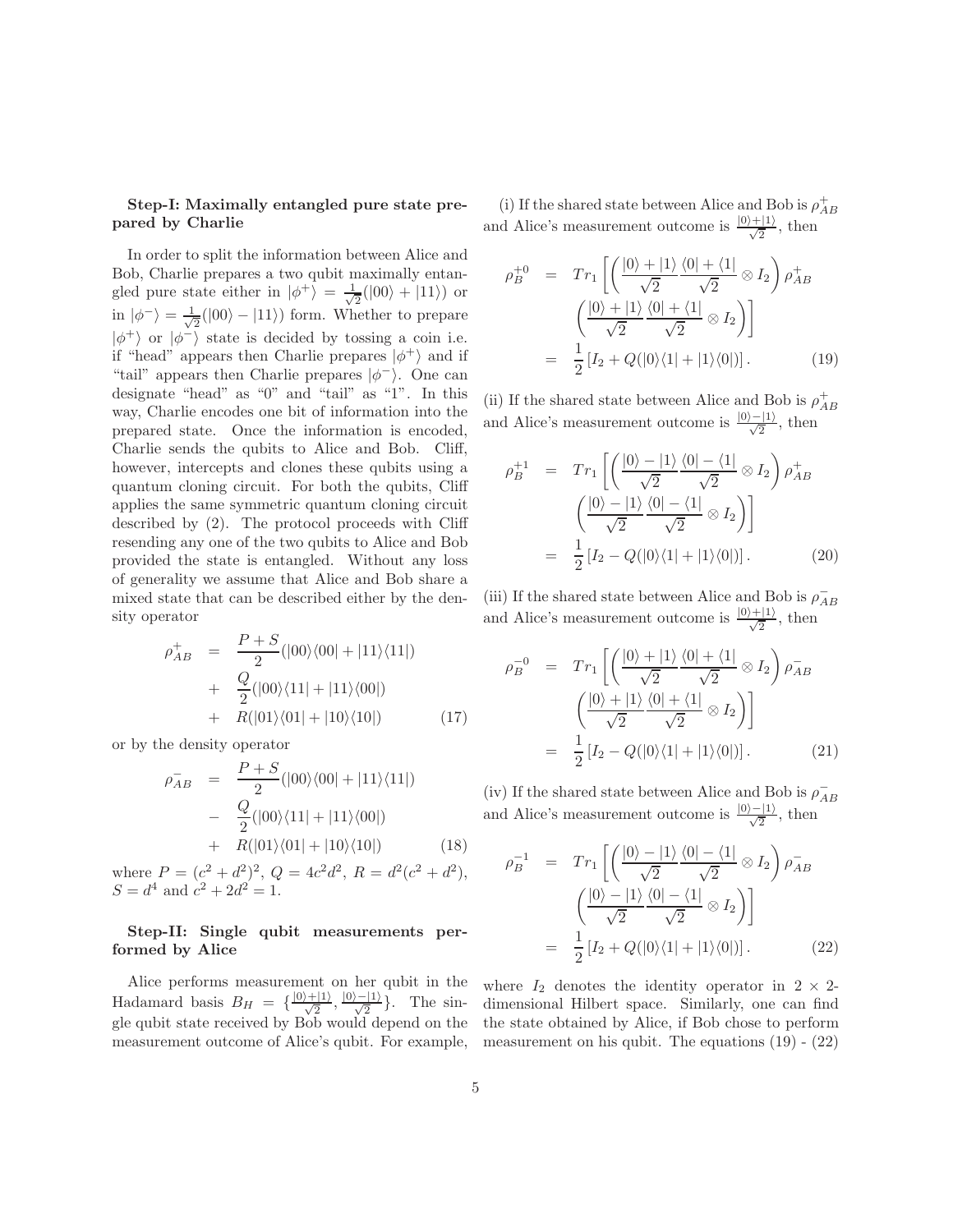clearly explain that it is neither possible for Alice nor for Bob alone to decode Charlie's encoded information. They would only be able to decode Charlie's information if they both agree to collaborate with each other. If they agree to collaborate, then our protocol proceeds further to step-III.

#### Step-III: Alice declares her measurement outcome

Once Alice and Bob agree to cooperate with each other, Alice sends her measurement outcome to Bob.

(i) If the measurement outcome is  $\frac{|0\rangle+|1\rangle}{\sqrt{2}}$  then she sends Bob a classical bit "0" and

(ii) If the measurement outcome is  $\frac{|0\rangle - |1\rangle}{\sqrt{2}}$  then she sends classical bit "1" to Bob.

#### Step-IV: Positive operator valued measurement (POVM) performed by Bob

Here, we introduce the positive operators to unambiguously discriminate between Bob's mixed states  $\rho_B^{+0}$  and  $\rho_B^{-0}$  (or  $\rho_B^{+1}$  and  $\rho_B^{-1}$ ) corresponding to Alice's measurement outcome  $\overline{+}\rangle$  (or  $\vert -\rangle$ ). For this, we define three-element positive operator valued measurement (POVM), denoted by  $E_1$ ,  $E_2$  and  $E_3$  such that

$$
E_1 = \begin{pmatrix} \frac{Q}{2} & 1\\ 0 & \frac{Q}{2} \end{pmatrix}
$$
  
\n
$$
E_2 = \begin{pmatrix} \frac{Q}{2} & -1\\ 0 & \frac{Q}{2} \end{pmatrix}
$$
  
\n
$$
E_3 = I - P_1 - P_2
$$
\n(23)

where  $Q \in [0, 1/2]$ . If Bob receives the classical bit "0" then Alice's measurement outcome would be  $|+\rangle$ and correspondingly Bob will receive either  $\rho_B^{+0}$  or  $\rho_B^{-0}$ . Using the operators defined in (23), Bob can successfully discriminate between the two states  $\rho_B^{+0}$  and  $\rho_B^{-0}$  as

$$
Tr(E_1 \rho_B^{-0}) = Tr(E_2 \rho_B^{+0}) = 0
$$
  
\n
$$
Tr(E_1 \rho_B^{+0}) = Tr(E_2 \rho_B^{-0}) = Q
$$
\n(24)

Similarly, if Bob receives the classical bit "1" then also he can discriminate the single qubit states  $\rho_B^{-1}$ and  $\rho_B^{-1}$  using POVM operators defined in (23).

Thus, the success probability of the protocol can be expressed as

$$
P_{suc} = \frac{1}{2} Tr[\rho^{+0} E_1] + \frac{1}{2} Tr[\rho^{-0} E_2].
$$
 (25)

The above equation can be re-expressed as

$$
P_{suc} = Q = 4c^2 d^2,\tag{26}
$$

where  $Q \in [0, \frac{1}{2}]$ . Clearly, the success probability depends on the cloning circuit parameters  $c$  and  $d$  such that  $P_{suc} \leq 1/2$ . Therefore, the success probability of the protocol can be controlled by Cliff and would lie between  $Q \in [0, \frac{1}{2}]$ . For universal quantum cloning machine where the cloning parameters c and d assume the values  $\frac{2}{\sqrt{2}}$  $\frac{1}{3}$  and  $\frac{1}{\sqrt{2}}$  $\frac{1}{6}$ , respectively  $P_{suc} = 0.45$ which is very close to the maximum success probability  $(1/2)$  that can be achieved using this protocol. However, if Cliff wants to stop Charlie from communicating the secret information to Alice and Bob, he will use Wootters-Zurek [24] cloning machine where the cloning parameters  $c$  and  $d$  take values 1 and 0, respectively and hence the success probability of the protocol would be zero. In this way, Cliff can control the success probability of the protocol and can stop Charlie from leaking the secret information.

## 4 Conclusion

Our study provides a different insight to the secret sharing protocol in a scenario where an honest secret agent wants to stop a dishonest agent from leaking certain information using secret sharing protocol. We have shown that by using a cloning circuit the honest agent can control the success probability of secret sharing protocol and in a specific case can even stop the dishonest agent with certainty from communicating the secret information. It would be interesting to see how Cliff can control the success probability of the protocol by using a more generic cloning transformation in comparison to (2). Another question of particular interest would be to analyze the protocol for transmission of a quantum information instead of a classical one.

.